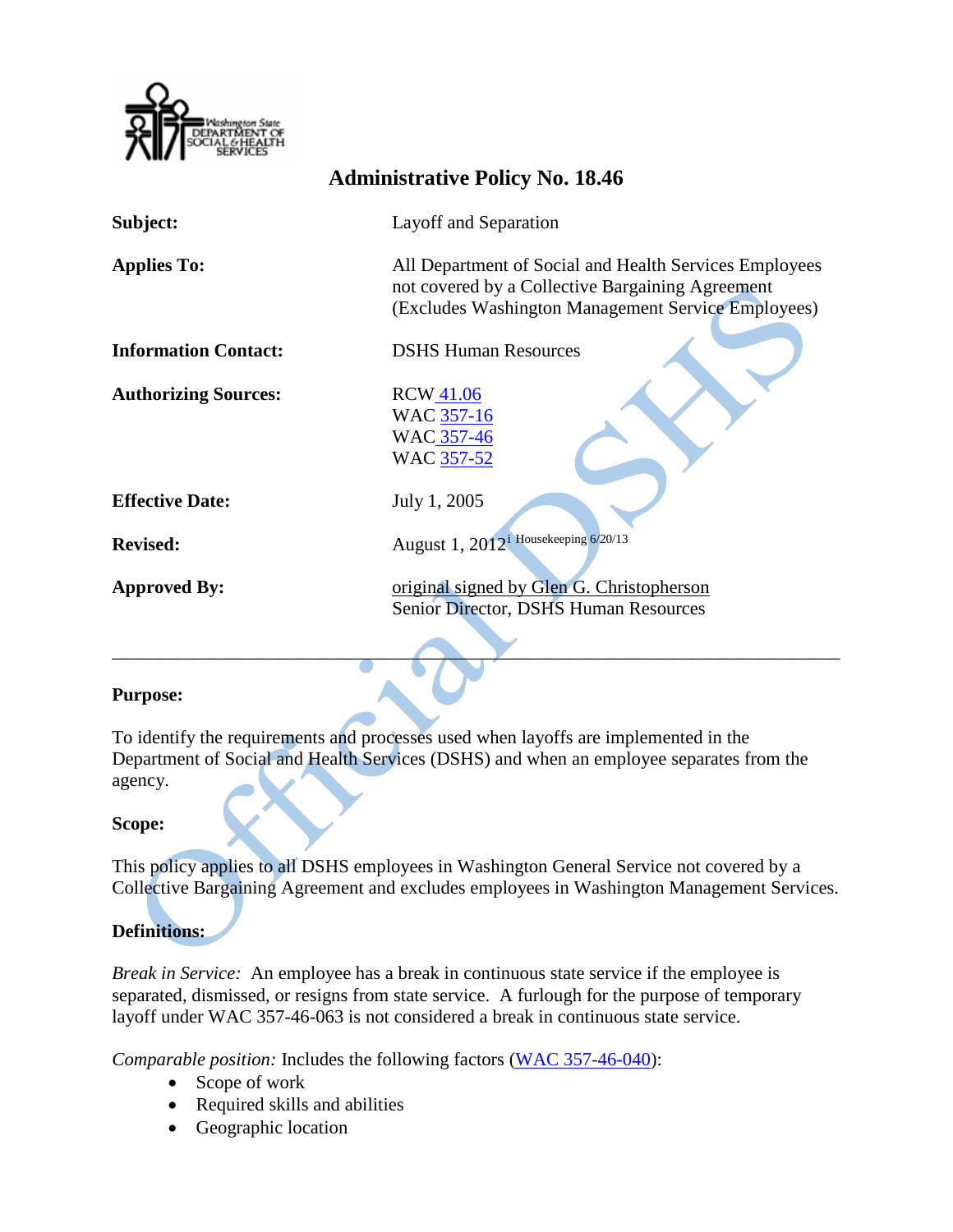• Number of hours worked per week

*Disability Separation:* An action separating an employee from service when it is determined the employee is unable to perform the essential functions of the position, with or without reasonable accommodation. It is not a disciplinary action.

*General Government Transition Pool (GGTP):* A skills based pool of candidates available to general government employees that have been laid off or are at risk of layoff.

*Internal Layoff List:* The DSHS layoff list of employees that have elected to place their name on the layoff list through [WAC 357-46-070.](http://apps.leg.wa.gov/WAC/default.aspx?cite=357-46-070) The internal layoff list is available to DSHS employees only and is maintained and administered by Department of Enterprise Services.

*Layoff:* An action initiated by the Appointing Authority/Designee resulting in one or more of the following actions:

- Employment in a class with a lower salary range maximum
- Reduction in the work year
- Reduction in the number of work hours
- Employment in a different position in the employee's current class or a different class at the same salary range maximum.
- Separation from service with DSHS

*Seniority Date:* Determined by the length of time the employee has worked for a state agency or Higher Education without a break in service. Part time and On-call employees' seniority dates are based on the total hours actually worked. Both full time and part time employees' seniority dates will be adjusted for any periods of leave without pay in excess of 15 consecutive calendar days, per [WAC 357-46-055.](http://apps.leg.wa.gov/WAC/default.aspx?cite=357-46-055)

*Statewide Layoff List:* The layoff list consisting of employees electing to place their names on the statewide layoff list used by multiple agencies.

*Temporary Layoff:* An employer may temporarily layoff an employee by:

- 1. Reducing the number of hours an employee is scheduled to work; or
- 2. Furloughing the employee.

*Transition Review Period:* The review period allows the manager the opportunity to evaluate the employee's performance in the position.

### **Policy:**

### **A. Layoff General Provisions (**[WAC 357-46-010](http://apps.leg.wa.gov/WAC/default.aspx?cite=357-46-010)**,** [WAC 357-46-035](http://apps.leg.wa.gov/WAC/default.aspx?cite=357-46-035)**)**

1. Employees are subject to layoff without prejudice to meet DSHS business needs. The reasons for layoff include, but are not limited to, one or more of the following [\(WAC](http://apps.leg.wa.gov/WAC/default.aspx?cite=357-46-010)  [357-46-010\):](http://apps.leg.wa.gov/WAC/default.aspx?cite=357-46-010)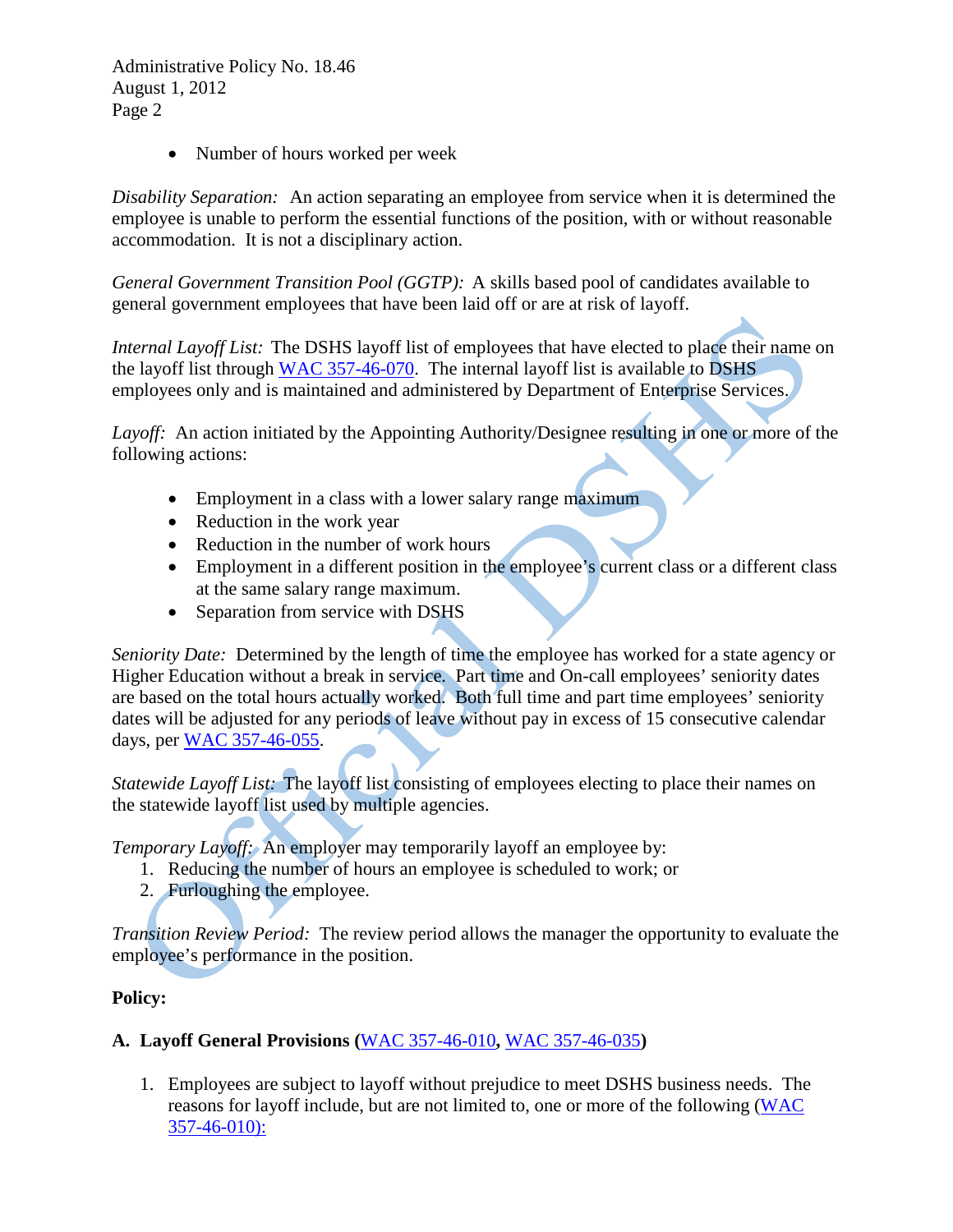- a. Lack of funds
- b. Lack of work, to include, but not limited to:
	- i. Termination of a project or special employment.
	- ii. Availability of fewer positions than there are employees entitled to such positions.
	- iii. Employee's ineligibility to continue in a position following its reallocation to a class with a higher salary range maximum.
	- iv. Employee's ineligibility to continue or choice not to continue, in a position following its reallocation to a class with a lower salary range maximum.
	- v. Elimination of a position due to the work of the position being competitively contracted.
	- vi. Employee's choice not to continue in a position following Management's determination to change the position from part time to full time or vice versa due to business needs.
- c. Good faith organizational change
- 2. DSHS Human Resources (HR) administers the layoff process for the agency. Appointing Authorities/Designees will consult and collaborate with HR to implement layoff activities.
- 3. The layoff procedure is available either electronically or in writing to employees subject to layoff. Employees may request a paper copy from their local HR Manager/Consultant.
- 4. A layoff unit is defined as the geographical entity or administrative/organizational unit in each agency used for determining available options for employees subject to layoff.

Within DSHS the primary layoff unit is the **county** in which an employee's workstation is located. If no option is available within the county layoff unit, the layoff unit expands to the **region**. If no option is available within the region layoff unit, the layoff unit expands to the Department **statewide**.

- 5. If there is a need to reduce staff, DSHS will attempt to avoid or minimize layoffs through transfers, voluntary demotions, voluntary reduction in work schedules, or voluntary leave without pay.
- 6. When identifying positions for elimination, the following will be considered:
	- a. Position function or funding that is being eliminated.
	- b. If all individuals in the same program, geographic location, classification, and layoff unit perform common work assignments, the position held by the least senior incumbent must be identified for elimination. This may require reassigning duties among the remaining staff.
- 7. Employees with permanent status will not be separated from state service through a layoff action without first being offered positions in their current job classification within their layoff unit that they have the skills and abilities to perform and that are currently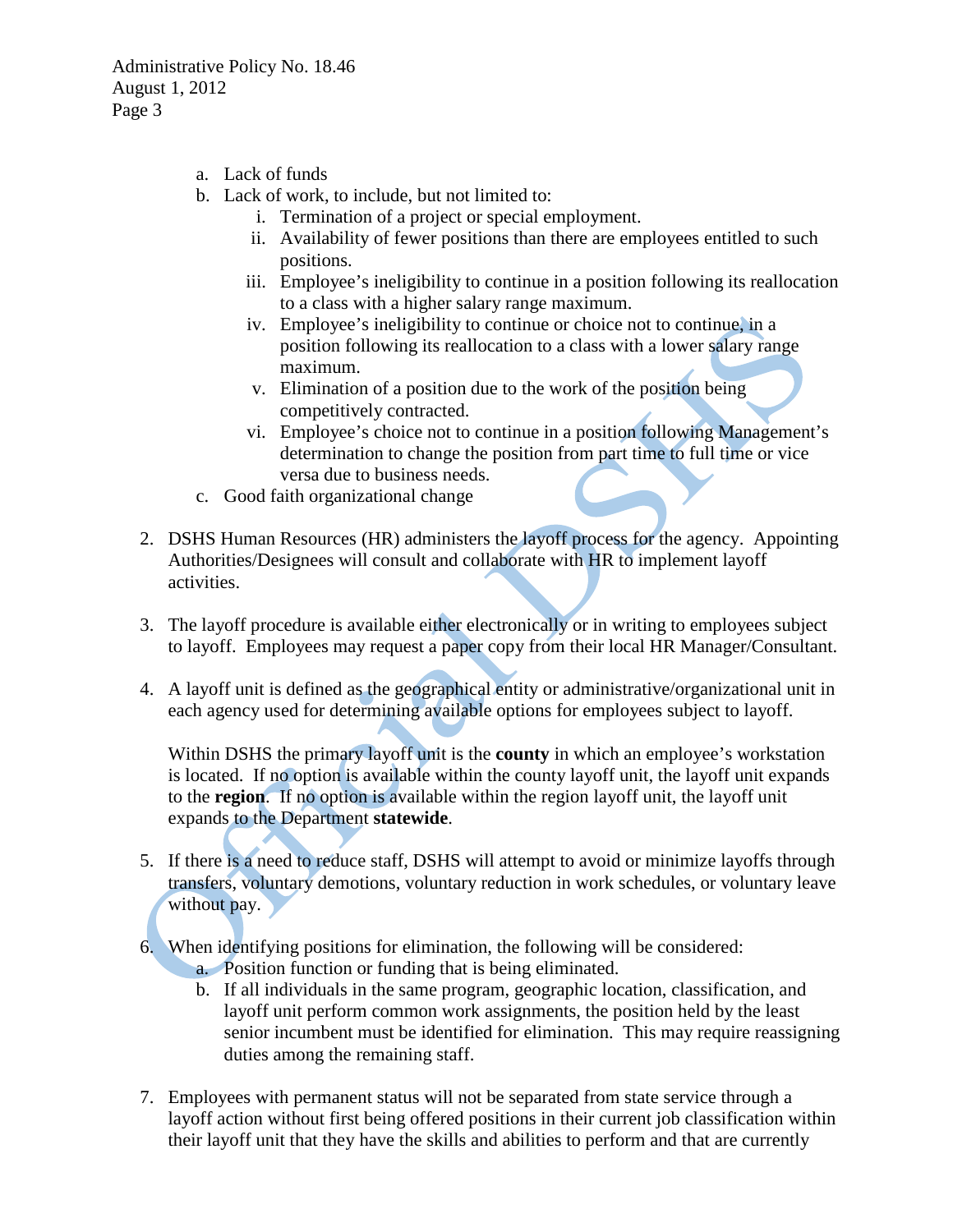held by non-permanent employees and/or probationary employees. Non-permanent employees will be separated from employment before probationary employees.

- 8. HR determines an employee's seniority date.
- 9. The employee's seniority date is the length of unbroken state service, adjusted for any period of leave without pay in excess of 15 consecutive calendar days except as provided below [\(WAC 357-46-055\)](http://apps.leg.wa.gov/WAC/default.aspx?cite=357-46-055):
	- a. Part-time and on-call employees seniority date is based on the total number of hours actually worked.
	- b. Leave without pay of more than 15 consecutive days for one or more of the following reasons will not affect the seniority date:
		- i. Military leave or United States public health service
		- ii. Compensable work-related injury or illness leave
		- iii. Government service leave and leave to enter the peace corps, not to exceed two years and one month
		- iv. Educational leave, contingent upon successful completion of the coursework
		- v. Reducing the effects of layoff
	- c. An employee who is a veteran under  $RCW$  [41.06.133](http://apps.leg.wa.gov/RCW/default.aspx?cite=41.06.133) (13), or the surviving spouse or domestic partner [\(WAC 357-16-110\)](http://apps.leg.wa.gov/WAC/default.aspx?cite=357-16-110) of a veteran, will receive a maximum of five years service credit added to their seniority date.
	- d. A general government employee that has been laid off is not considered to have a break in service if the employee is appointed to a state position within two years of being laid off [\(WAC 357-46-058\)](http://apps.leg.wa.gov/WAC/default.aspx?cite=357-46-058).
		- i. A full-time general government employee receives full-time credit towards seniority for the time spent off the payroll due to layoff when he or she is re-appointed to a state position.
		- ii. A part-time general government employee does not receive credit towards seniority for the time spent off the payroll due to layoff when he or she is re-appointed to a state position.
	- e. Work performance is not a factor when determining an employee's seniority date.
	- f. Ties in seniority dates are broken using the following methods in the following sequence:
		- i. The longest continuous time within their current job classification.
		- ii. The longest continuous time within DSHS.
		- iii. By lot.

10. Employees must receive advance notice of the impending layoff.

- a. Probationary employees receive at least one calendar day's notice under WAC [357-46-185.](http://apps.leg.wa.gov/WAC/default.aspx?cite=357-46-185)
- b. The layoff notice to permanent employees must be in writing and at a minimum include all the following items [\(WAC 357-46-030\)](http://apps.leg.wa.gov/WAC/default.aspx?cite=357-46-030):
	- i. The reason or basis for layoff.
	- ii. The employee's layoff option as determined by WAC [357-46-035,](http://apps.leg.wa.gov/WAC/default.aspx?cite=357-46-035) including any requirement for the employee to serve a transition review period.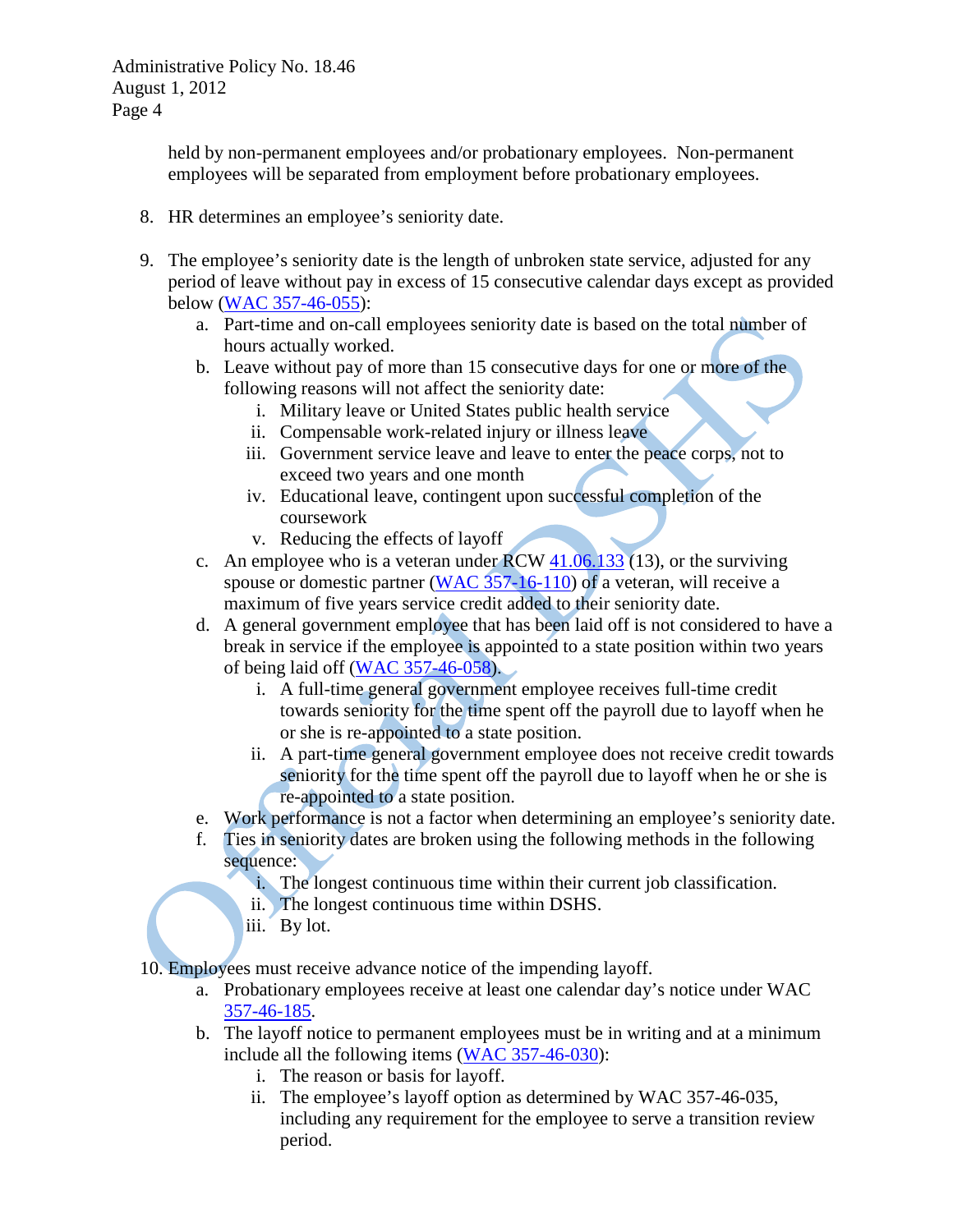- iii. The specific layoff list(s) that the employee is entitled to request placement on according to WAC [357-46-070](http://apps.leg.wa.gov/WAC/default.aspx?cite=357-46-070) and WAC [357-46-080](http://apps.leg.wa.gov/WAC/default.aspx?cite=357-46-080) and information on how to request placement on the statewide layoff list.
- iv. The date by when the employee must select a layoff option.
- v. The employee's right to appeal the layoff.
- c. The permanent employee scheduled for layoff will receive a letter identifying their layoff option, if any, with 15 calendar days written notification before the effective date, unless HR and the Appointing Authority and employee agree to waive the 15 day notice period, in writing [\(WAC 357-46-025\)](http://apps.leg.wa.gov/WAC/default.aspx?cite=357-46-025). The employee must accept or decline their layoff option within 5 calendar days of receiving the written notification

### **B. Project Employment Layoff**

DSHS employment projects established under [WAC 357-19](http://apps.leg.wa.gov/WAC/default.aspx?cite=357-19) are considered layoff units separate from any other defined layoff unit*.* Project employees have layoff rights within the project.

- 1. Bumping options will be limited to the project boundaries.
- 2. A project employee separated from state service through layoff and who has not held permanent status in classified service may submit an application to the General Government Transition Pool (GGTP).
- 3. Project employees who entered the project through the competitive process and remained in project status for a minimum of two years are eligible for placement on the internal layoff list.
- 4. Permanent status employees who left regular classified positions to accept project employment without a break in service have layoff rights within the agency in which they held permanent status to the job classification they held immediately prior to accepting project employment

## **C. Formal Layoff Option (**[WAC 357-46-035,](http://apps.leg.wa.gov/WAC/default.aspx?cite=357-46-035) [WAC 357-46-045](http://apps.leg.wa.gov/WAC/default.aspx?cite=357-46-045)**)**

- 1. A permanent employee scheduled for layoff will receive an option as defined by WAC [357-46-035.](http://apps.leg.wa.gov/WAC/default.aspx?cite=357-46-035)
	- a. The position is comparable to the employee's current position. Comparable positions will be determined considering scope of work, required skills and abilities, and hours of work. Formal and informal options for full-time employees will be to full-time positions only. Formal and informal options for part-time employees will be to part-time positions only.
	- b. The employee meets the skills and abilities and other position requirements.
	- c. The position is funded and vacant, or if no vacant funded position is available, the position is occupied by the employee with the lowest employment retention rating (seniority date).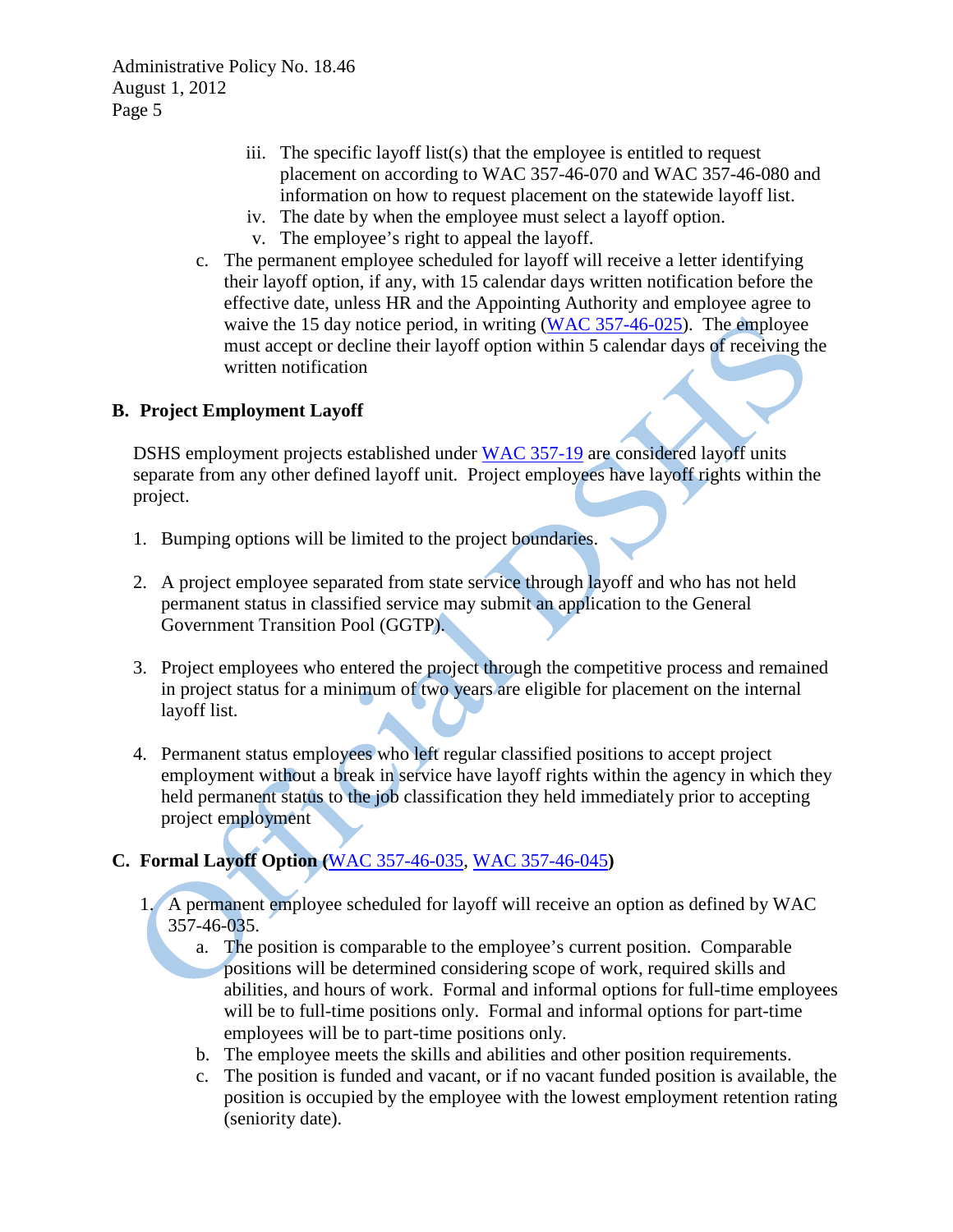- d. The position search is conducted in the following descending order beginning with the county layoff unit.
	- i. A position in a class which the employee holds permanent status at the time of the layoff.
	- ii. A position in a class in which the employee has held permanent status that is at the same salary range as their current permanent class.
	- iii. A position in a class series in which the employee has held permanent status, in descending salary order. The employee does not have to have held permanent status in the lower class in order to be offered the option to take a position in the class.
	- iv. If no option is found in the county layoff unit the search is expanded to the region layoff unit, and if not option is found in the region the search moves to the statewide layoff unit.
- 2. General government employees have layoff option rights to all classifications the employee has held permanent status in regardless of any breaks in state service.
- 3. If an employee held permanent status in a class that has been revised or abolished, the Senior Director of DSHS Human Resources or designee will determine the closest matching class to offer as a layoff option. The closest matching class must be at the same or lower salary range as the class from which the employee is being laid off.
- 4. One or more of the following documented criteria is used to establish skills, abilities, and other position requirements [\(WAC 357-46-045\)](http://apps.leg.wa.gov/WAC/default.aspx?cite=357-46-045):
	- a. Licensing or certification requirements
	- b. Position Description Form
	- c. Class specification
	- d. Skills and abilities listed on the position's most recent recruitment announcement or the last announcement used to fill the position.
	- e. Bona fide occupational requirement approved by the Washington Human Rights Commission.
- 5. Positions designated with a "legitimate business requirement" normally are not considered part of any layoff unit and not offered to employees as a layoff option.Prior to determining layoff options, the appointing authority notifies the Human Resources Senior Director or designee(s) that a specified position(s) has legitimate business requirements and requests that the position(s) be so designated. Language contained in the position description(s) must delineate and support the special characteristics of the position(s).
- 6. Pool layoff options will be used when more than one employee in the same classification and layoff unit is laid off at the same time, and there is one option available for each pool member. The employees will be offered the same options and asked to rank them in order of preference for acceptance; options will be awarded based on seniority.

## **D. Informal Layoff Option**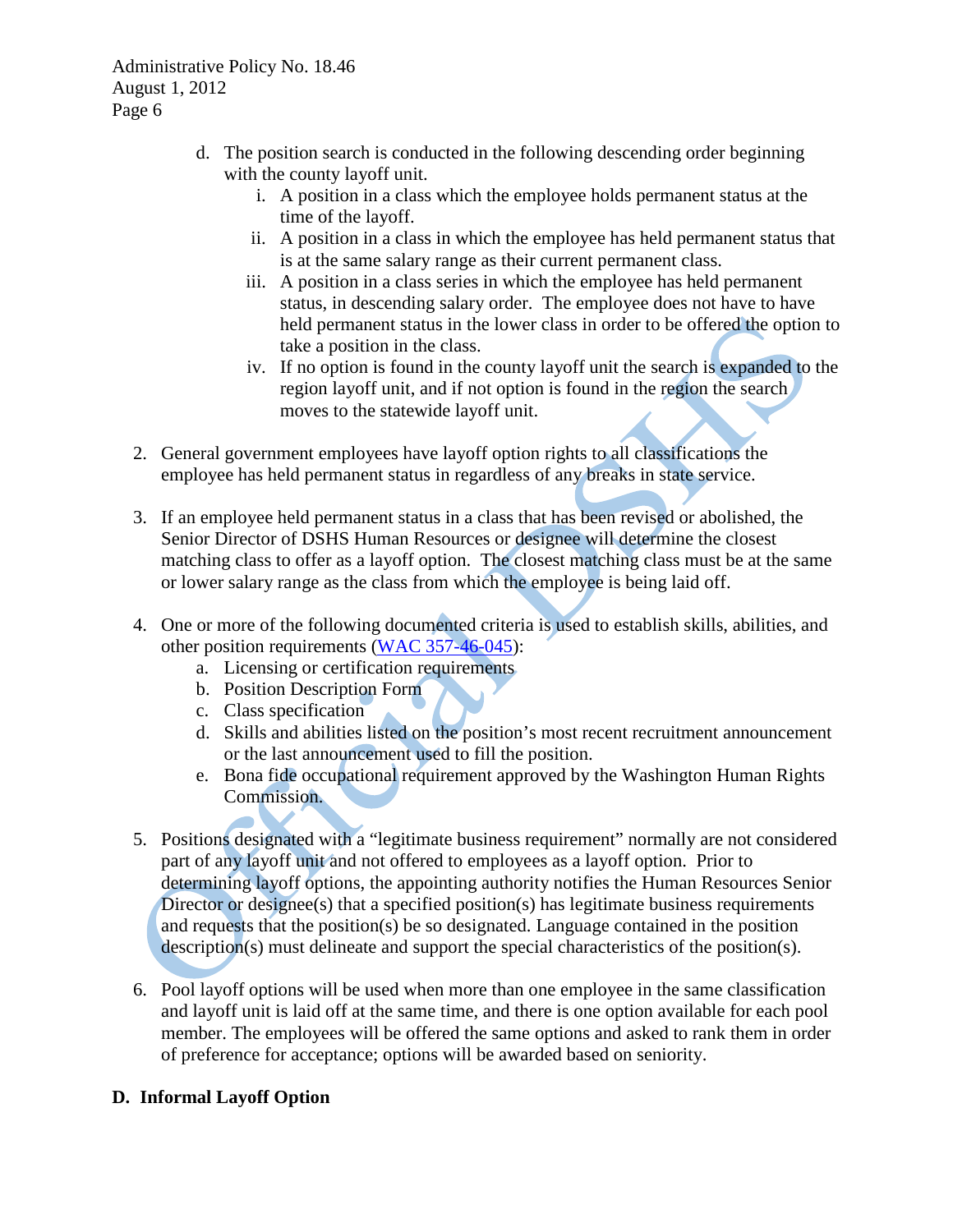- 1. An employee may request an informal option to job classifications through HR within five calendar days of receipt of the official layoff letter. An informal option is defined as any position that is vacant or held by a probationary or non-permanent employee and that the employee being laid off has never held permanent status in. Additionally, the following criteria apply:
	- a. The appointing authority or designee determines if the employee meets the skills and abilities required of the position; and,
	- b. The position is at the same or lower salary range as the position in which the employee currently holds permanent status and is being laid off from.
	- c. The position is vacant or held by a probationary or non-permanent employee.
	- d. The position is comparable or less than comparable to the current classification.
	- e. A full time employee may look at full time and part time positions as potential informal options. A part time employee may look at part time and full time options as potential informal options.
	- f. If there is more than one qualifying position available, the position with the highest salary range maximum is offered.
- 2. Award or denial of an informal option is not subject to the grievance/appeal procedure.
- 3. If a permanent employee has no formal option available they will be offered an informal option or a position held by an employee in a non-permanent appointment for which they meet the skills and abilities, **if available,** prior to being separated from employment.

# **E. Layoff List (**[WAC 357-46-070,](http://apps.leg.wa.gov/WAC/default.aspx?cite=357-46-070) [WAC 357-46-075,](http://apps.leg.wa.gov/WAC/default.aspx?cite=357-46-075) [WAC 357-46-080,](http://apps.leg.wa.gov/WAC/default.aspx?cite=357-46-080) [WAC 357-46-130](http://apps.leg.wa.gov/WAC/default.aspx?cite=357-46-130)**)**

Permanent employees who satisfy the following criteria may have their name placed on the DSHS internal layoff list and statewide layoff list if the employee exercises this option within the two-year eligibility period:

- 1. Employees who are laid off or have been notified in writing that they are scheduled to be laid off are eligible to be on the internal layoff list and statewide layoff list for all classes in which they held permanent status and lower classes in the same class series. Permanent status is not required for the lower classes in the class series.
- 2. Employees accepting a voluntary demotion in lieu of layoff are eligible to be on the internal layoff list and statewide layoff list for the class from which they demoted and all classes in which the employee held permanent status and lower classes in the same class series. Permanent status is not required for the lower classes in the class series.
- 3. Employees who accepted less than comparable positions are eligible to be on the internal layoff list and statewide layoff list for all classes in which they held permanent status and lower classes in the same class series. Permanent status is not required for the lower classes in the class series.
- 4. Employees who have not successfully completed a trial service period and are placed in a non-permanent position following reversion are eligible to be on the internal layoff list for classes in which the employee previously held permanent status.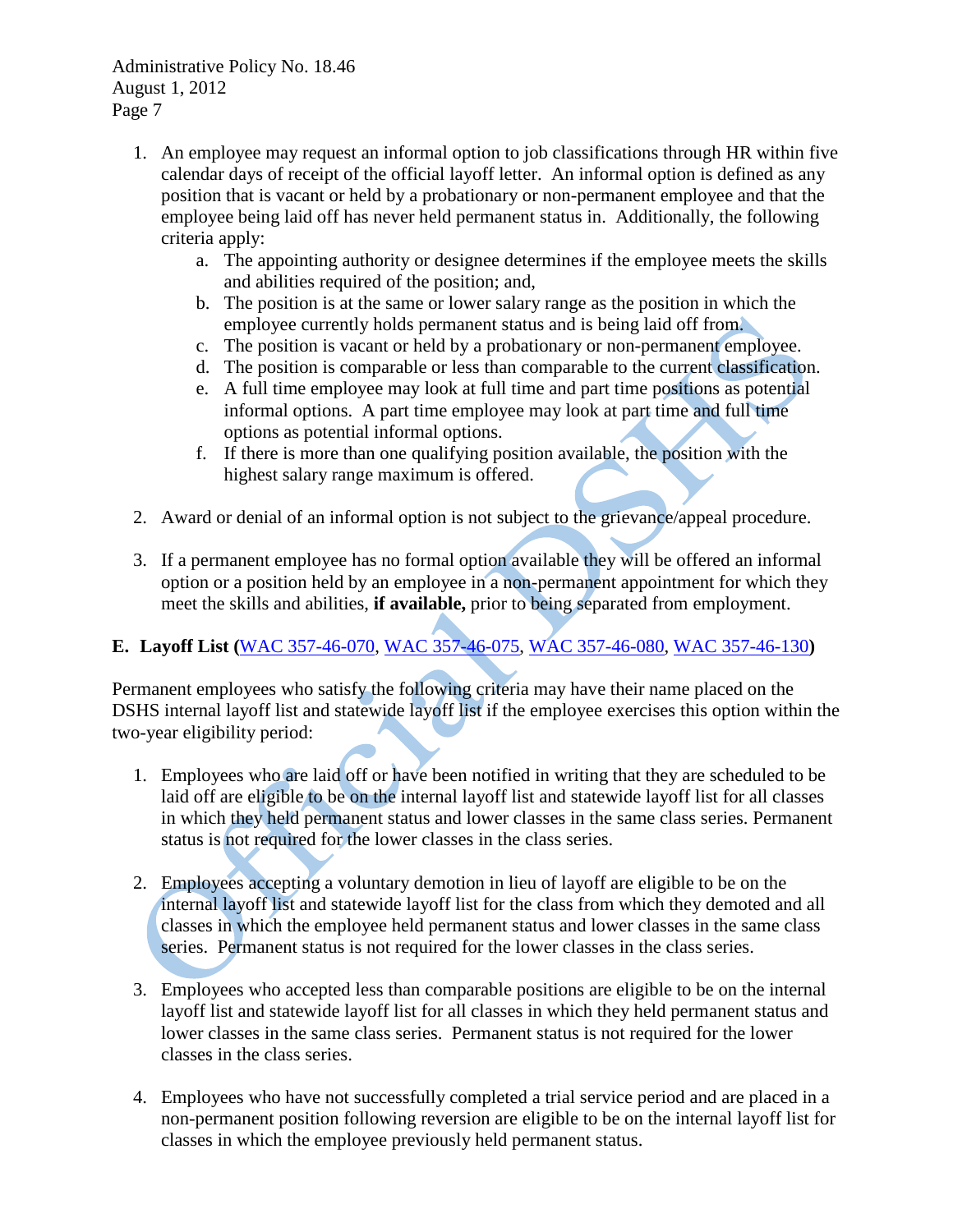- 5. Employees who remain in a position reallocated to a lower salary range are eligible to be on the internal layoff list for the class the employee held permanent status in prior to the reallocation.
- 6. Employees demoted for cause from a class are not eligible for the internal or statewide layoff list for that class.
- 7. An employee will not be placed on the internal layoff list for classes with a higher salary range than the class from which he or she is being laid off.
- **F. Removing Names From Layoff Lists (**[WAC 357-46-135](http://apps.leg.wa.gov/WAC/default.aspx?cite=357-46-135)**,** [WAC 357-46-140](http://apps.leg.wa.gov/WAC/default.aspx?cite=357-46-140)**,** [WAC 357-](http://apps.leg.wa.gov/WAC/default.aspx?cite=357-46-145) [46-145](http://apps.leg.wa.gov/WAC/default.aspx?cite=357-46-145)**,** [WAC 357-46-147](http://apps.leg.wa.gov/WAC/default.aspx?cite=357-46-147)**)**

DSHS Human Resources, in collaboration with the hiring appointing authority, will start the process to remove an individual's name from the DSHS internal layoff list or statewide layoff list.

- 1. The local HR office will forward a request to remove a name from the appointing authority or designee to the HR Position Management Section for review.
- 2. HR Position Management Section will forward the request to Department of Enterprise Services for final action.

An individual's name will be removed from the internal layoff list or statewide layoff list:

- a. At the request of the individual; or
- b. Upon an employee's retirement, resignation, expiration of eligibility, or dismissal from DSHS.
- 3. An individual's name may be removed from the internal and/or statewide layoff list for a class when:
	- a. The individual is appointed to a permanent position in the class. The individual may also be removed from the internal and/or statewide layoff list for any classes with a lower salary range maximum in that class series; or
	- b. The individual is appointed to a permanent position in a class with a higher salary range maximum in a different class series; or
	- c. The individual has been certified from the layoff list and waives consideration for a position in the class three times; or
	- d. HR determines good and sufficient reason exists.
- 4. An individual whose name has been removed from an internal or statewide layoff list must be notified in writing at the time of removal. The notification must:
	- a. Provide the specific reason for the removal; and
	- b. Inform the individual of the right to request a review of the removal.
	- c. Written notice may be provided using alternative methods such as e-mail, campus mail, the state mail service, or certified mail.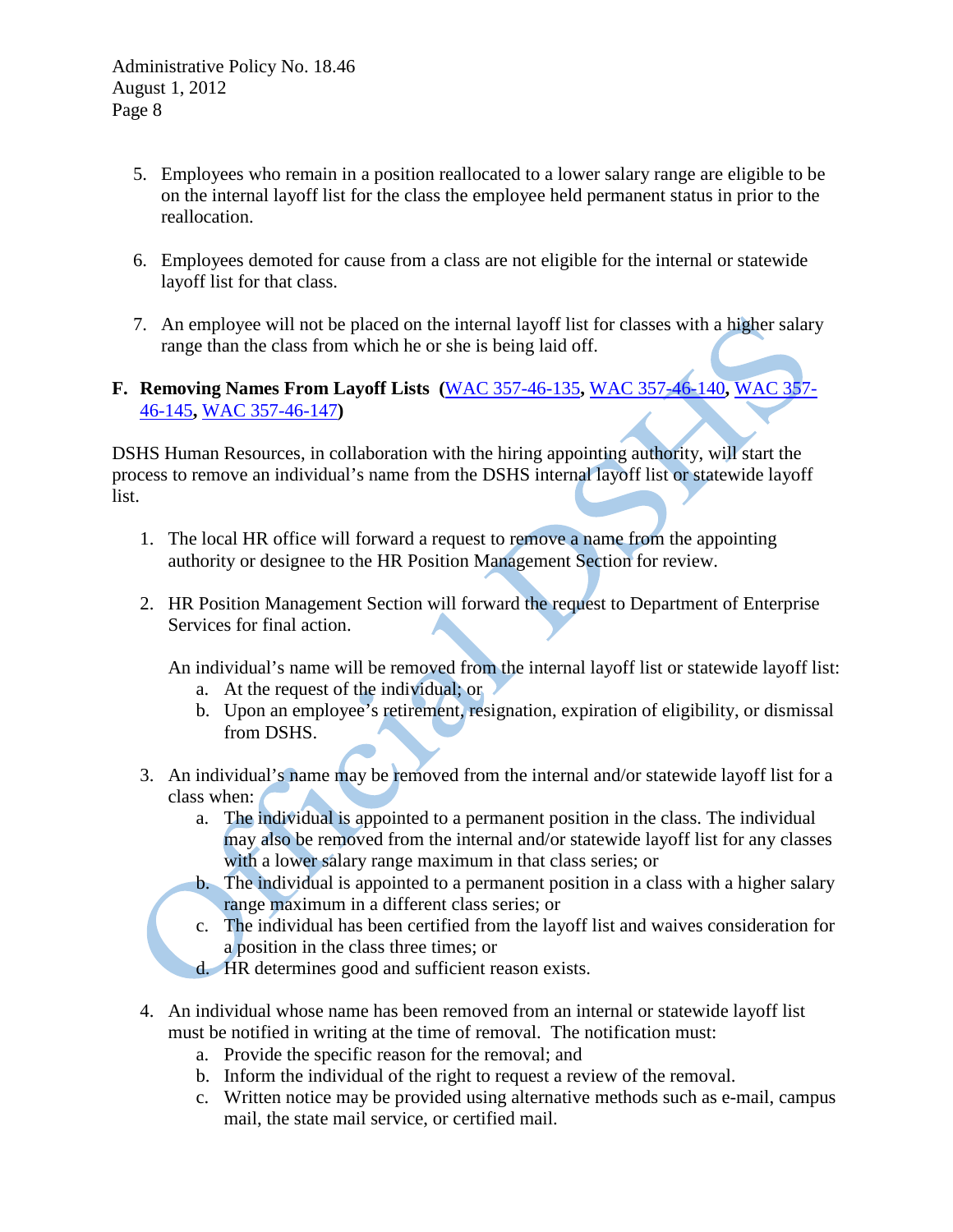- 5. Requests for review of removal from a layoff list must be made to the Secretary when the removal is based on DSHS HR's determination that good and sufficient reason exists.
	- a. DSHS HR is responsible for maintaining the layoff list and the reason the individual was removed from the layoff list.
	- b. If the individual is not in agreement with the results of the Secretary's review, he or she may request the Director, Office of the State Human Resources Director review the removal.
- 6. Requests for review of removal from a layoff list must be made to the Director, Office of the State Human Resources Director when one or more of the following occurs:
	- a. The removal is based on the department's determination that good and sufficient reason exists.
	- b. The department is responsible for maintaining the layoff list and removed the individual.
	- c. The individual is not in agreement with the results of the Secretary's review of the removal.

## **G. General Government Transition Pool (GGTP)** (WAC [357-46-090\)](http://apps.leg.wa.gov/WAC/default.aspx?cite=357-46-090)

- 1. The following individuals are eligible to participate in the GGTP program:
	- a. All permanent general government employees separated by layoff or notified by their employer they are at risk of layoff.
	- b. All permanent general government employees that are reverted and not returned to a permanent position in the class in which the employee last held permanent status.
	- c. Employees who are eligible to participate in the return-to-work initiative program.
	- d. Former permanent classified general government employees that have submitted a written request for reemployment within two years of disability separation and who have met the reemployment requirements.
	- e. General government employee business unit members whose contract expired or was terminated.
- 2. Appointing authorities or designees must consider GGTP candidates when a certification contains eligible candidates who are not from the DSHS internal or statewide layoff list or DSHS promotional candidates.
- 3. GGTP candidates must meet the skills, abilities, and other requirements to be considered for a position.
- 4. Employees participating in the transition pool program do not have the right of appeal within this program.

### **H. Transition Review Period** [\(WAC 357-46-110,](http://apps.leg.wa.gov/WAC/default.aspx?cite=357-46-110) [WAC 357-46-115,](http://apps.leg.wa.gov/WAC/default.aspx?cite=357-46-115) [WAC 357-46-120,](http://apps.leg.wa.gov/WAC/default.aspx?cite=357-46-120) [WAC](http://apps.leg.wa.gov/WAC/default.aspx?cite=357-46-125)  [357-46-125\)](http://apps.leg.wa.gov/WAC/default.aspx?cite=357-46-125)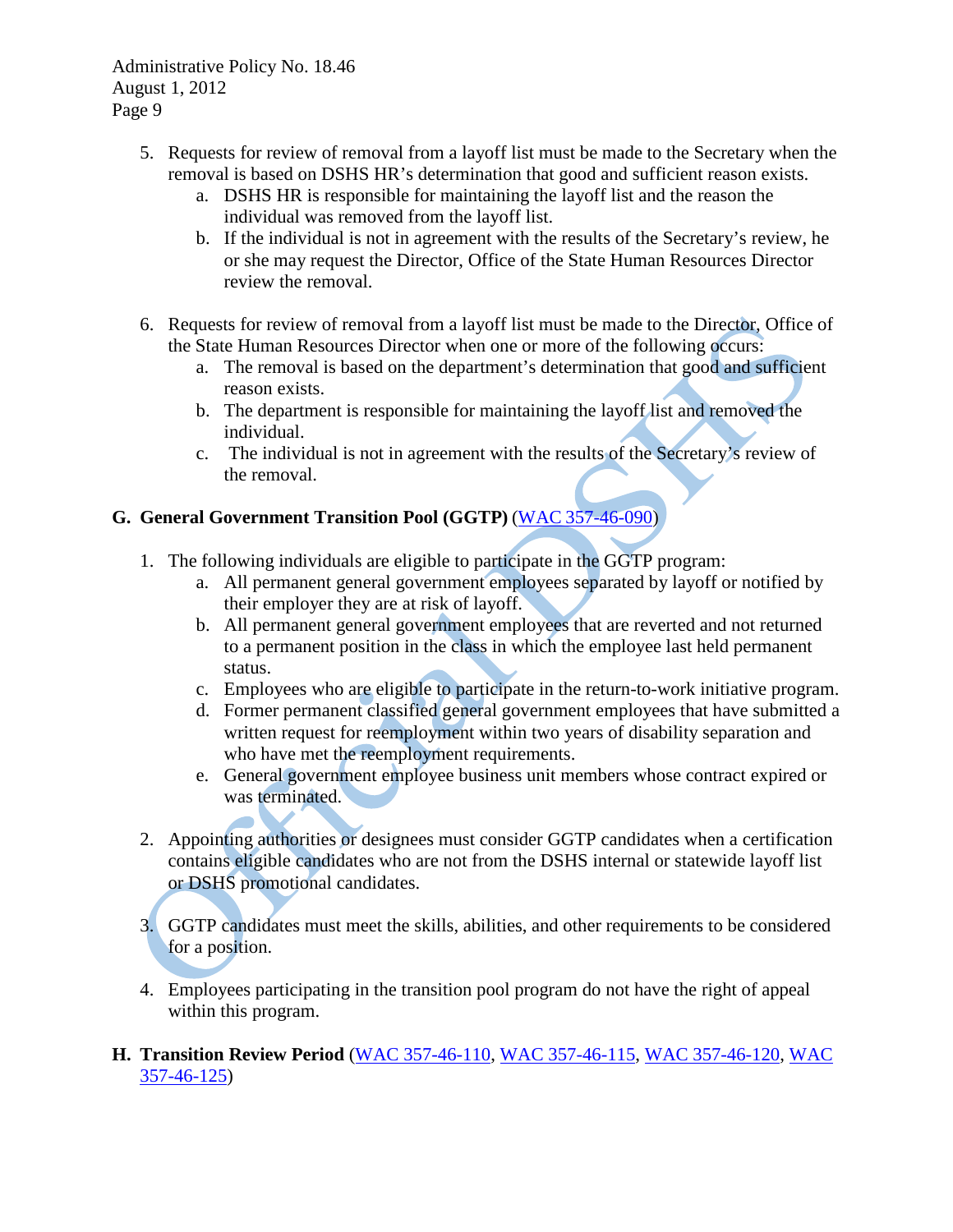- 1. DSHS employees are required to serve a minimum six-month transition review period when an employee is appointed to a position as a layoff option or is appointed from the internal or statewide layoff list or the GGTP.
	- a. The appointing authority may extend an employee's transition review period.
	- b. The total transition review period cannot exceed 12 months (not including any time spent on Leave Without Pay under [WAC 357-31-355\)](http://apps.leg.wa.gov/WAC/default.aspx?cite=357-31-355).
- 2. An employee appointed to a position with the same job classification and duties, as a position in which the employee held permanent status prior to the layoff will not serve a transition review period. The employer determines the comparability of the position.
- 3. When a transition review period is required:
	- a. The appointing authority or designee must provide the employee with written notice of the transition review period.
	- b. Written notice may be provided using alternate methods such as e-mail, campus mail, the state mail service, or certified mail.
	- c. The employer must provide the employee with instruction and/or training in the duties of the new position.
- 4. The employee must receive seven calendar days written notice prior to separation during a transition review period. If the employee commits an egregious act during the last seven days of the transition review period, the employee may be immediately separated without the seven-calendar day notice.
- 5. When an employee, serving a transition review period following appointment to a position as a layoff option, is separated from the position during the transition review period, the following applies:
	- a. If the employee is involuntarily separated; the employee will be provided with a layoff option, if any are available, or
	- b. If the employee voluntarily separates, his or her name may be placed on any layoff lists for which the he or she is eligible.
- 6. When an employee is separated from a position during a transition review period following appointment from a layoff list or the GGTP, the employee's name is reinstated on any layoff list from which it was removed at the time of placement in the position.
	- a. The employee remains on the list until the employee's initial eligibility expires or he or she is rehired.
	- b. The time served during the transition review period does not extend the period of eligibility for a layoff list or the GGTP.
- 7. Separation during the transition review period is not subject to appeal.
- **I. Temporary Layoff** [\(WAC 357-46-063,](http://apps.leg.wa.gov/WAC/default.aspx?cite=357-46-063) [WAC 357-46-064,](http://apps.leg.wa.gov/WAC/default.aspx?cite=357-46-064) [WAC 357-46-065,](http://apps.leg.wa.gov/WAC/default.aspx?cite=357-46-065) [WAC 357-](http://apps.leg.wa.gov/WAC/default.aspx?cite=357-46-066) [46-066,](http://apps.leg.wa.gov/WAC/default.aspx?cite=357-46-066) [WAC 357-46-067,](http://apps.leg.wa.gov/WAC/default.aspx?cite=357-46-067) [WAC 357-46-068,](http://apps.leg.wa.gov/WAC/default.aspx?cite=357-46-068) [WAC 357-46-069\)](http://apps.leg.wa.gov/WAC/default.aspx?cite=357-46-069)

DSHS may temporarily layoff an employee by:

1. Reducing the number of hours an employee is scheduled to work.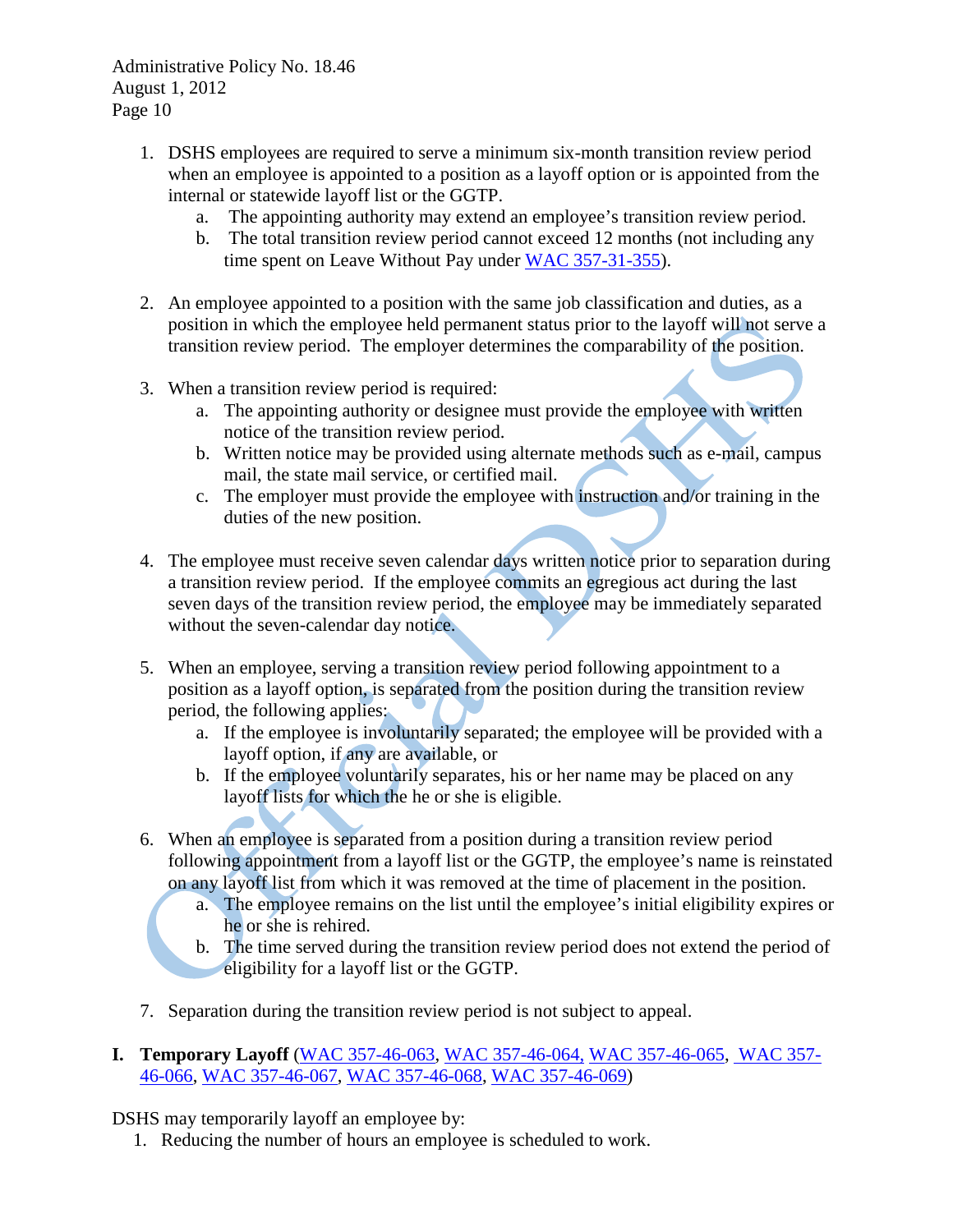- 2. Furloughing the employee.
	- a. An employee cannot be furloughed for more than 30 calendar days in a calendar year.
	- b. An employee's regular work schedule cannot be temporarily reduced to less than 20 hours a week for longer than 60 calendar days in a calendar year.
		- i. If the organization has less than 20 hours of work per week for an employee to perform during a period of temporary layoff, the employee must be notified that he or she is being temporary laid off.
		- ii. The employee may be offered available work hours as a nonpermanent appointment.
	- c. Notification requirements of temporary layoff will be in accordance with Title 357 WAC. The temporary layoff notice includes information about:
		- i. The employee's status during the temporary layoff.
		- ii. The expected duration of the temporary layoff.
	- d. During a temporary layoff, the employee's status will be as follows:
		- i. The employee's anniversary date, seniority date, or unbroken service date is not adjusted for the period of time spent on temporary layoff.
		- ii. The employee will continue to accrue vacation and sick leave, in accordance with WAC 357-46-067.
		- iii. The duration of an employee's probationary period or trial service period shall not be extended for periods of time spent on temporary layoff.
		- iv. A temporary reduction of work hours or layoff will not affect an employee's periodic increment date.
	- e. An employee who is temporarily laid off is not entitled to:
		- i. Layoff rights, including the ability to bump into another position or be placed on the DSHS internal layoff list or statewide layoff list. ii. Payment for his or her vacation leave balance.
		- iii. Use his or her accrued vacation leave for hours the employee is not scheduled to work if the temporary layoff is due to lack of funds.
	- f. If the temporary layoff isn't due to lack of funds, DSHS may allow an employee to use accrued vacation leave in lieu of temporary layoff.
	- g. At the conclusion of the temporary layoff, the employee has the right to resume the position he or she held immediately prior to the temporary furlough. The employee returns with the same status and percentage of appointment he or she held prior to the furlough.

## **J. Resignation** (WAC [357-46-150\)](http://apps.leg.wa.gov/WAC/default.aspx?cite=357-46-150)

1. An employee intending to resign from DSHS should provide his/her appointing authority or designee a letter of resignation at least 15 calendar days before the effective date of the resignation.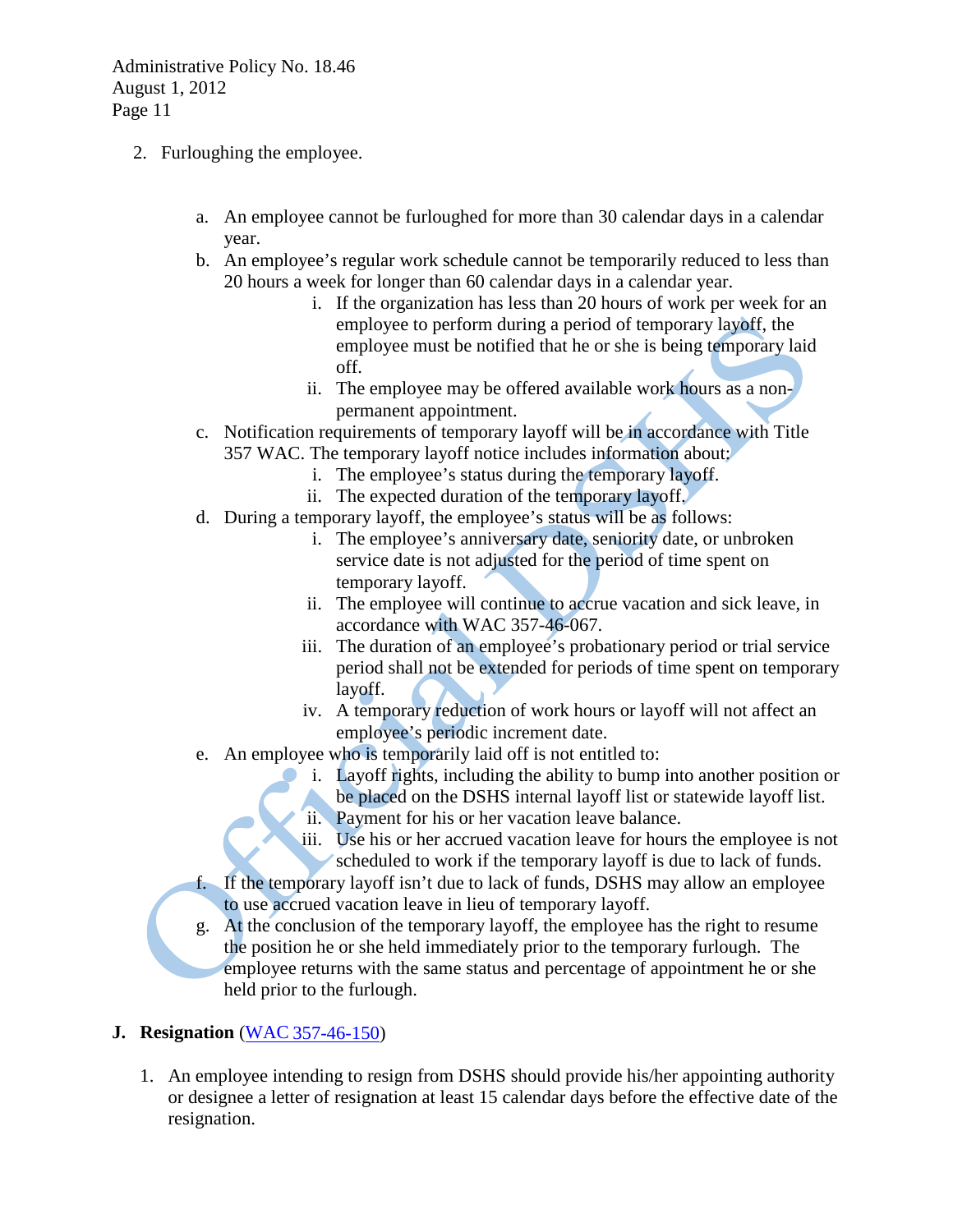> 2. The appointing authority may allow the employee to withdraw his or her resignation within the first 72 hours after submitting the resignation.

### **K. Disability Separation** (WAC [357-46-160\)](http://apps.leg.wa.gov/WAC/default.aspx?cite=357-46-160)

- 1. A disability separation may occur when the current appointing authority, in collaboration with HR, determines the employee is unable to perform the essential functions of the employee's position or class, with or without reasonable accommodation.
- 2. The cause of the inability to perform the essential function may be due to mental, sensory, or physical incapacity.
- 3. The reasons for disability separation include, but are not limited to:
	- a. The employee cannot be reasonably accommodated within DSHS.
	- b. The appointing authority has medical documentation of the employee's inability to work in any capacity.
	- c. The employee requests separation due to disability and the appointing authority has medical documentation the employee cannot perform the essential functions of the employee's position or class.
- 4. The employee must receive written notice of the separation with:
	- a. A minimum of seven calendar days prior to the effective date.
	- b. Re-employment information included for permanent employees.
- 5. Disability separation is not a disciplinary action.
- 6. A permanent employee separated by DSHS due to disability may appeal the separation under [WAC 357-52,](http://apps.leg.wa.gov/WAC/default.aspx?cite=357-52) unless the separation is at the employee's request.

## **L. Separation During Probationary Period** (WAC [357-46-180\)](http://apps.leg.wa.gov/WAC/default.aspx?cite=357-46-180)

- 1. An appointing authority may separate a probationary employee who has not completed his/her probationary period.
- 2. The probationary employee must receive a minimum of one calendar day's written notice before separation.

3. An individual separated during a probationary period does not have the right to appeal the separation.

## **M. Non-Disciplinary Separation of Permanent Employees** (WAC [357-46-195\)](http://apps.leg.wa.gov/WAC/default.aspx?cite=357-46-195)

- 1. This section does not apply to disability separations.
- 2. Permanent employees may be separated for non-disciplinary reasons such as:
	- a. Failure to comply with conditions of employment that may or may not have existed at the time of initial appointment.